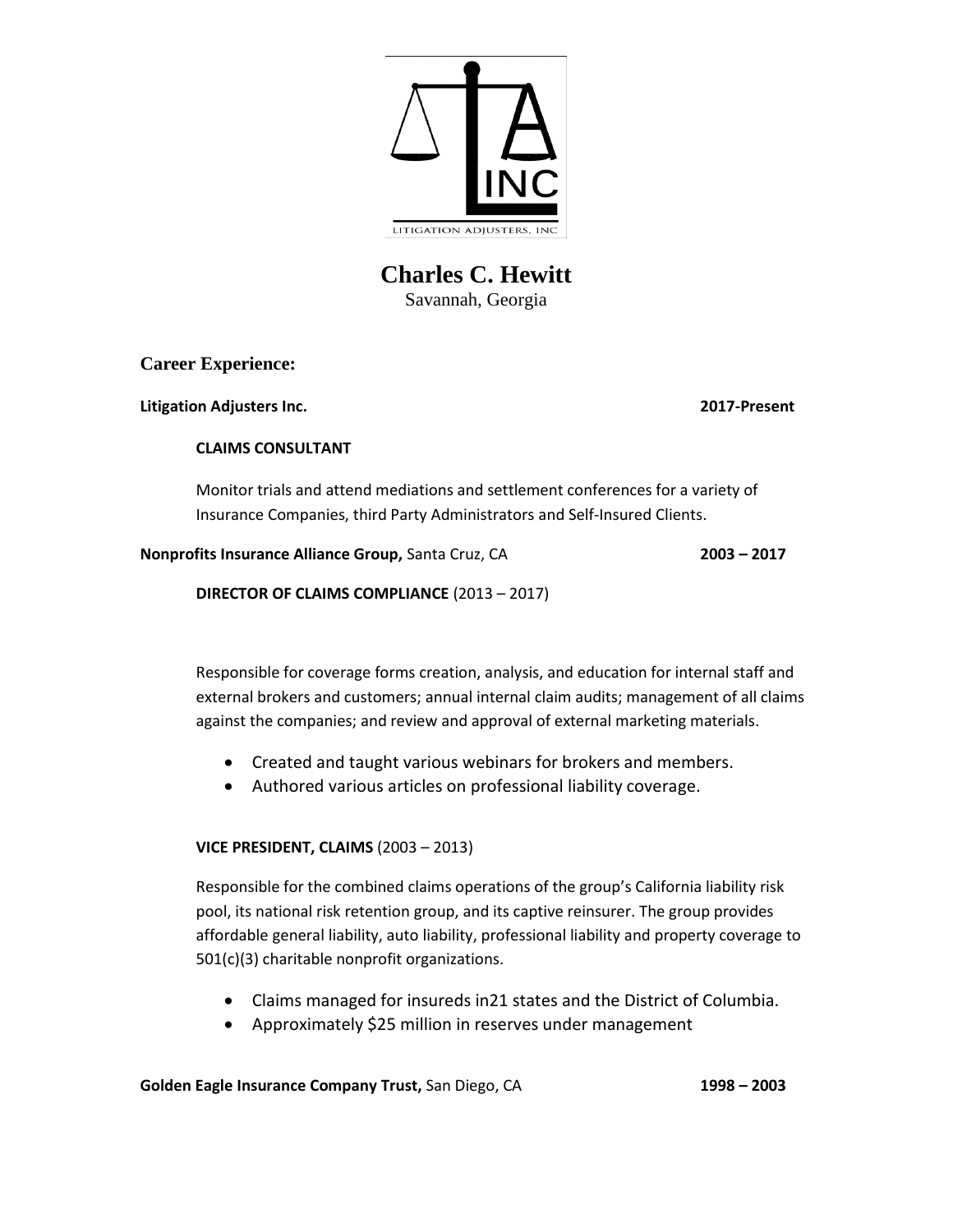### **EXECUTIVE DIRECTOR**

Under contract to the California Insurance Commissioner to wind up the affairs of the former Golden Eagle Insurance Company. Responsible for oversight of the claim administrator retained to run off approximately 60,000 multi-line claims valued at \$1.7 billion. Directly responsible for the disposition of 9,200 extra-contractual and general creditor claims filed against the estate, and management of residual assets originally valued at \$142 million.

- Runoff claims inventory reduced from 60,000 to 5,500 claims after 5 years.
- Estate claims reduced from 9,200 to 8 after 5 years.
- Distributed \$15.5 million in Prop 103 refunds to over 40,000 policyholders and \$7.5 million in allowed claims to general creditors.
- Increased asset base from \$145 million to \$162 million and reduced liabilities sufficient to produce an estate residual of \$80 million.

### **Zenith Insurance Company,** Woodland Hills, CA **1993 - 1998**

### **VICE PRESIDENT, CLAIMS & VICE PRESIDENT, CUSTOMER SERVICE**

Managed the Los Angeles Regional office, staff of 150, 6,000 claims inventory, 1993- 1996. Directed national customer service effort of 10 branches with specific emphasis on development of marketing tools and Internet capabilities, 1996-1997. Responsible for all California technical claims matters, 1997-1998. Company revenues in 1998 exceeded \$250,000,000.

- Led successful re-engineering process that created multi-functional, geographic teams to service customers' safety, claims, legal and returnto-work needs. Drove a 20% overhead expense savings and improvement in customer satisfaction as measured by survey results.
- Implemented software program to enable marketing effort using customer specific data resulting in retention of key \$150,000+ accounts.
- Established Internet connectivity for brokers, agents, and policyholders resulting in enhanced, timelier communications and management information flows.
- Developed and implemented front-end claim handling review process that led to remedial training effort on injured worker communications, strategizing of claims adjusting efforts, and stabilization of reserve development.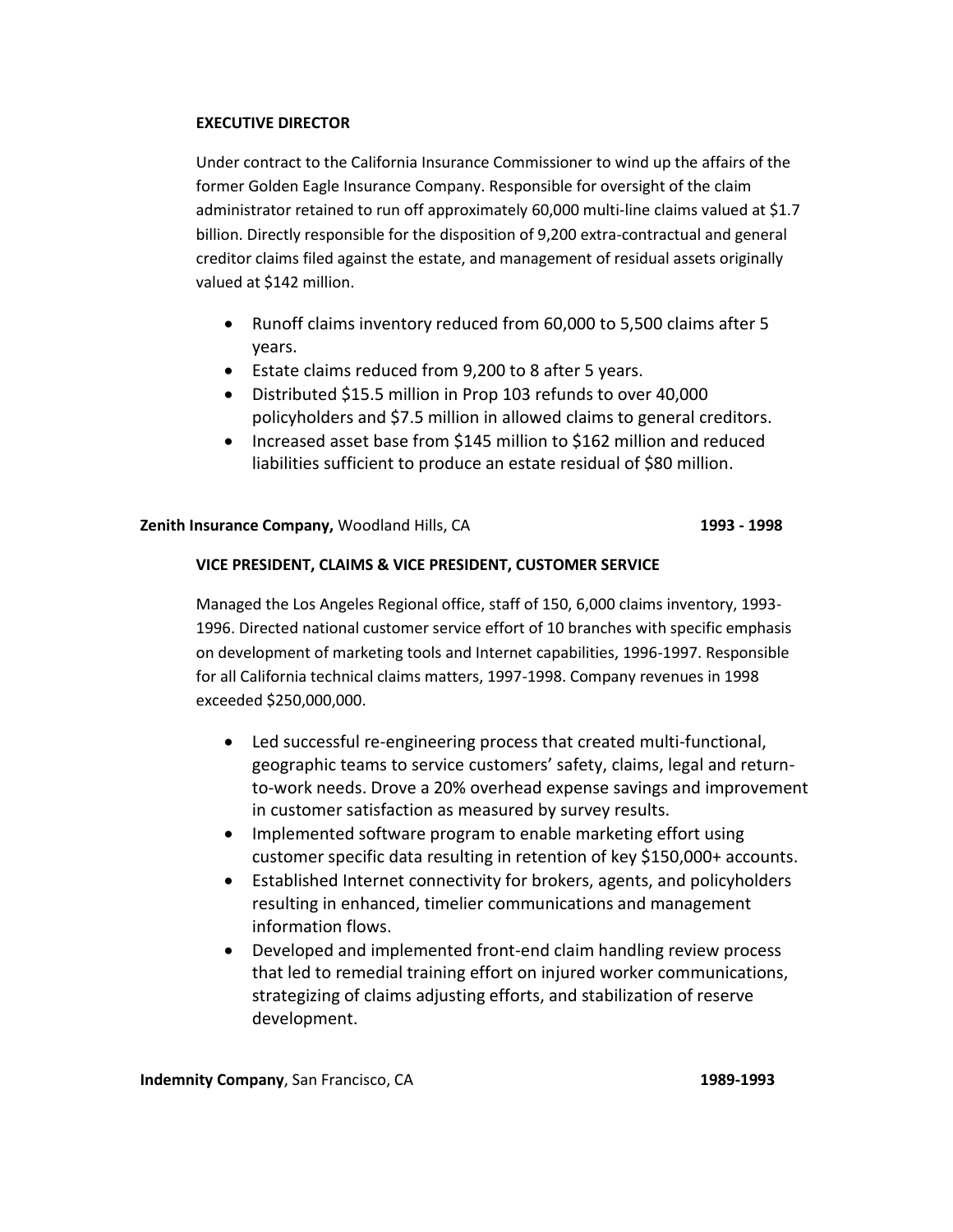### **SENIOR VICE PRESIDENT, CLAIMS**

Oversaw liability/property and workers' compensation claims for western regional carrier. Staff of over 300 in 17 offices throughout 10 western states. Revenues exceeded \$750,000,000.

- Introduced Litigation Risk Analysis (Decision Tree) approach to claim valuation process resulting in consistent and reasoned pricing methodology.
- Led major re-engineering effort that established specialized workers' compensation claims units focused on fast-track, disability management, or critical claim types. Generated a 15% overhead expense reduction and 12% loss dollar savings.
- Developed and implemented negotiation skills training program for claims and legal personnel, management reinforcement program, and tracking survey to measure results, initially estimated at a minimum 10% savings.

### **Western Employers Insurance Company**, Fullerton, CA **1986-1989**

### **SENIOR VICE PRESIDENT, CLAIMS**

Managed the workers' compensation, excess liability, and directors' and officers' liability claims operations for medium sized national carrier. Staff of 150 based in six regional locations.

- Analyzed and stabilized severe reserve development crisis leading to early recognition of need to discontinue underwriting efforts and run off claims liabilities of \$60,000,000.
- Successfully implemented runoff protocols that ultimately resulted in no further financial liabilities for parent company or any state guaranty funds.

### **Liberty Mutual Insurance Companies**, San Francisco, CA **1968-1986**

### **DIVISION CLAIMS MANAGER, PACIFIC DIVISION**

Progressed through series of claims positions to leadership of major national carrier's west coast claims operations. Staff of over 350 based in 17 offices throughout 10 western states.

• Youngest person to achieve Division Claims Manager status in shortest period.